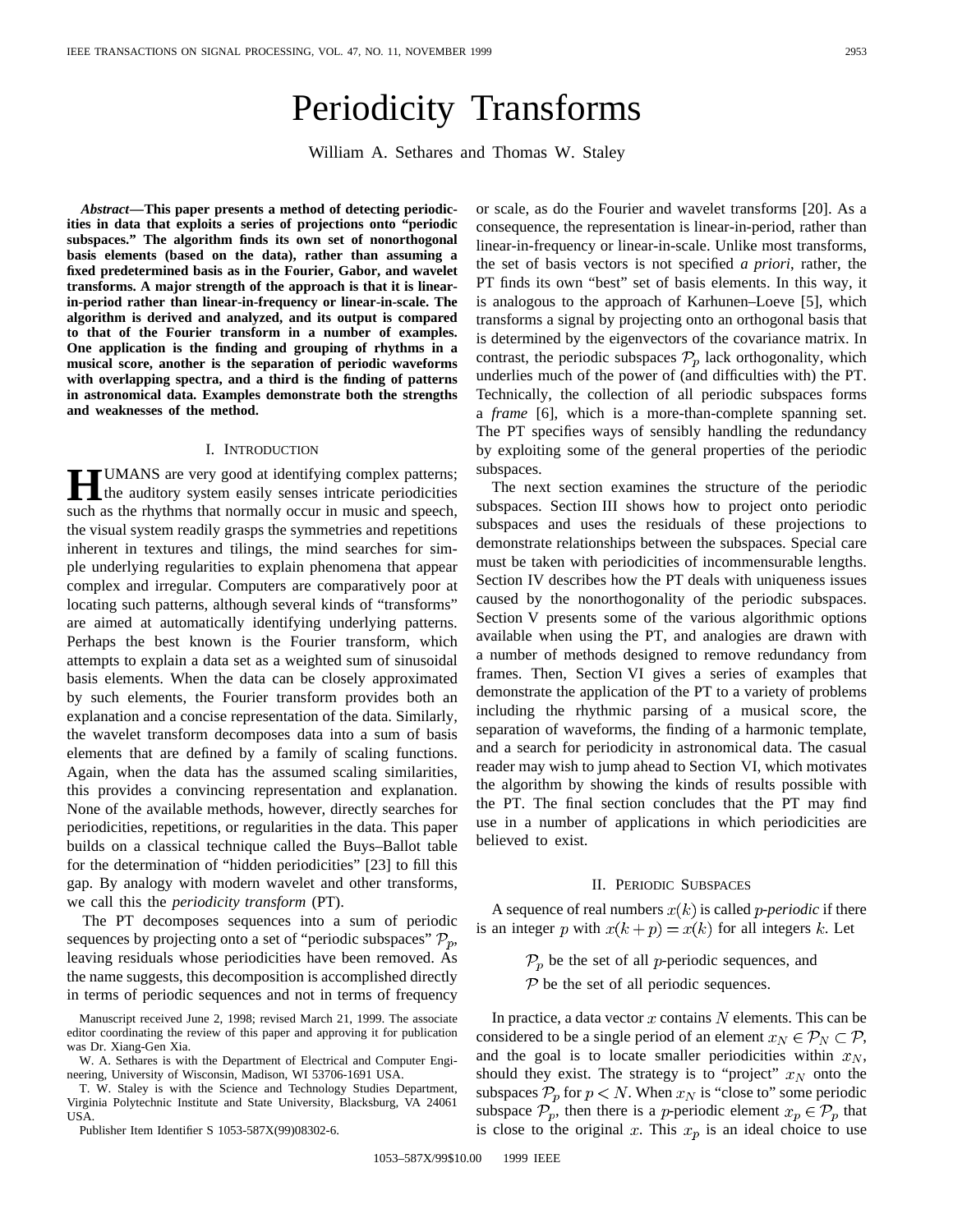when decomposing  $x$ . To make these ideas concrete, it is necessary to understand the structure of the various spaces, and to investigate how the needed calculations can be realized.

Observe that  $\mathcal{P}_p$  is closed under addition since the sum of two sequences with period  $p$  is itself  $p$ -periodic. Similarly,  $\mathcal{P}$ is closed under addition since the sum of  $x_1$  with period  $p_1$  and  $x_2$  with period  $p_2$  has period (at most)  $p_1p_2$ . Thus, with scalar multiplication defined in the usual way, both  $\mathcal{P}_p$  and  $\mathcal P$  form linear vector spaces, and  $P$  is equal to the union of the  $P_p$ .

For every period  $p$  and every "time shift"  $s$ , define the sequence  $\delta_n^s(j)$  for all integers j by

$$
\delta_p^s(j) = \begin{cases} 1, & \text{if } (j-s) \text{ mod } p = 0 \\ 0, & \text{otherwise.} \end{cases}
$$
 (1)

The sequences  $\delta_p^s$  for  $s = 0, 1, 2, \ldots, p-1$  are called the *p*-periodic basis vectors since they form a basis for  $P_p$ .

*Example 2.1:* For  $p = 4$ , the 4-periodic basis vectors, shown at the bottom of the page, span the 4-periodic subspace  $\mathcal{P}_4$ .

An inner product can be imposed on the periodic subspaces by considering the function from  $\mathcal{P} \times \mathcal{P}$  into  $\Re$  defined by

$$
\langle x, y \rangle = \lim_{k \to \infty} \frac{1}{2k+1} \sum_{i=-k}^{k} x(i)y(i)
$$
 (2)

for arbitrary elements x and y in  $P$ . For the purposes of calculation, observe that if  $x \in \mathcal{P}_{p_1}$  and  $y \in \mathcal{P}_{p_2}$ , then the product sequence  $x(i)y(i) \in \mathcal{P}_{p_1p_2}$  is  $p_1p_2$ -periodic, and (2) is equal to the average over a single period, that is

$$
\langle x, y \rangle = \frac{1}{p_1 p_2} \sum_{i=0}^{p_1 p_2 - 1} x(i) y(i).
$$
 (3)

To see that (2) actually defines an inner product [16] on  $P$ , there are four conditions that must be verified:

Commutativity:  $\langle x, y \rangle = \langle y, x \rangle$ Additivity:  $\langle x+y,z\rangle = \langle x,z\rangle + \langle y,z\rangle$ Scalar Multiplication:  $\langle \lambda x, y \rangle = \lambda \langle x, y \rangle$ 

Positivity:  $\langle x, x \rangle \ge 0$  and  $\langle x, x \rangle = 0$  iff  $x = 0$ .

The first and third conditions are obvious from (2). To demonstrate additivity

$$
\langle x + y, z \rangle = \lim_{k \to \infty} \frac{1}{2k+1} \sum_{i=-k}^{k} (x(i) + y(i))z(i)
$$

$$
= \lim_{k \to \infty} \frac{1}{2k+1} \sum_{i=-k}^{k} x(i)z(i)
$$

$$
+ \lim_{k \to \infty} \frac{1}{2k+1} \sum_{i=-k}^{k} y(i)z(i)
$$

$$
= \langle x, z \rangle + \langle y, z \rangle.
$$

The first part of the positivity condition is clear since  $\langle x, x \rangle$ is a sum of squares. Suppose that  $x \neq 0$  has period p. Then,  $f(x^2(j) = \epsilon > 0$  for at least one j in each period. Then

$$
\langle x, x \rangle = \lim_{k \to \infty} \frac{1}{2k+1} \sum_{i=-k}^{k} x^2(i) \ge \frac{\epsilon}{p} > 0
$$

and the only periodic x with  $\langle x, x \rangle = 0$  is  $x = 0$ .

Thus, (2) defines an inner product on  $P$ , and the induced norm is

$$
||x|| = \sqrt{\langle x, x \rangle}.
$$
 (4)

The norm (4) is well suited to the investigation of periodic sequences since it gives the same value whether  $x$  is considered to be an element of  $\mathcal{P}_p$ , of  $\mathcal{P}_{kp}$  (for positive integers k), or of  $P$ .

*Example 2.2:* Let  $x \in \mathcal{P}_3$  be the 3-periodic sequence  $\{\ldots, 1, 2, 3, \ldots\}$ , and let  $y \in \mathcal{P}_6$  be the 6-periodic sequence  $\{\ldots,1,2,3,1,2,3,\ldots\}$ . Using (4),  $||x|| = ||y||$ .

As usual, the signals  $x$  and  $y$  in  $P$  are said to be orthogonal if  $\langle x,y\rangle = 0$ .

*Example 2.3:* The periodic basis elements  $\delta_p^s$  for  $s =$  $[0, 1, \ldots, p-1]$  are orthogonal, and  $\|\delta_p^s\| = \sqrt{1/p}$ .

The idea of orthogonality can also be applied to subspaces. A signal x is orthogonal to the subspace  $\mathcal{P}_p$  if  $\langle x, x_p \rangle = 0$  for all  $x_p \in \mathcal{P}_p$ , and two subspaces are orthogonal if every vector in one is orthogonal to every vector in the other. Unfortunately, the periodic subspaces  $P_p$  are not orthogonal to each other.

*Example 2.4:* If  $p_1$  and  $p_2$  are mutually prime, then

$$
\left\langle \delta_{p_1}^s, \delta_{p_2}^s \right\rangle = \left\langle \delta_{p_1 p_2}^s, \delta_{p_1 p_2}^s \right\rangle = \frac{1}{p_1 p_2} \neq 0.
$$

Suppose that  $p_1p_2 = p_3$ . Then,  $\mathcal{P}_{p_1} \subset \mathcal{P}_{p_3}$ , and  $\mathcal{P}_{p_2} \subset \mathcal{P}_{p_3}$ , which restates the fact that any sequence that is  $p$ -periodic is also *np*-periodic for any integer *n*. However,  $P_{p_3}$  can be strictly larger than  $\mathcal{P}_{p_1} \cup \mathcal{P}_{p_2}$ .

*Example 2.5:* Let  $\mathcal{P}_6$ . Then, x is orthogonal to both  $\mathcal{P}_2$  and  $\mathcal{P}_3$  since direct calculation shows that x is orthogonal to  $\delta_2^s$  and to  $\delta_3^s$  for all .

In fact, no two subspaces  $P_p$  are linearly independent since  $\mathcal{P}_1 \subset \mathcal{P}_p$  for every p. This is because the vector 1 (the 1periodic vector of all ones) can be expressed as the sum of the  $p$  periodic basis vectors

$$
1=\sum_{s=0}^{p-1}\delta_p^s
$$

for every p. In fact,  $P_1$  is the only commonality between  $P_{p_1}$ and  $\mathcal{P}_{p_2}$  when  $p_1$  and  $p_2$  are mutually prime. More generally, we have the following theorem.

| $j \cdots -4 -3 -2 -1 0 1 2 3 4 5 6 7 \cdots$             |  |  |  |  |  |  |  |
|-----------------------------------------------------------|--|--|--|--|--|--|--|
| $\delta_4^0(j)$ $\cdots$ 1 0 0 0 1 0 0 0 1 0 0 0 $\cdots$ |  |  |  |  |  |  |  |
| $\delta_4^1(j)$ $\cdots$ 0 1 0 0 0 1 0 0 0 1 0 0 $\cdots$ |  |  |  |  |  |  |  |
| $\delta_4^2(j)$ $\cdots$ 0 0 1 0 0 0 1 0 0 0 1 0 $\cdots$ |  |  |  |  |  |  |  |
| $\delta_4^3(j)$ 0 0 0 1 0 0 0 1 0 0 0 1                   |  |  |  |  |  |  |  |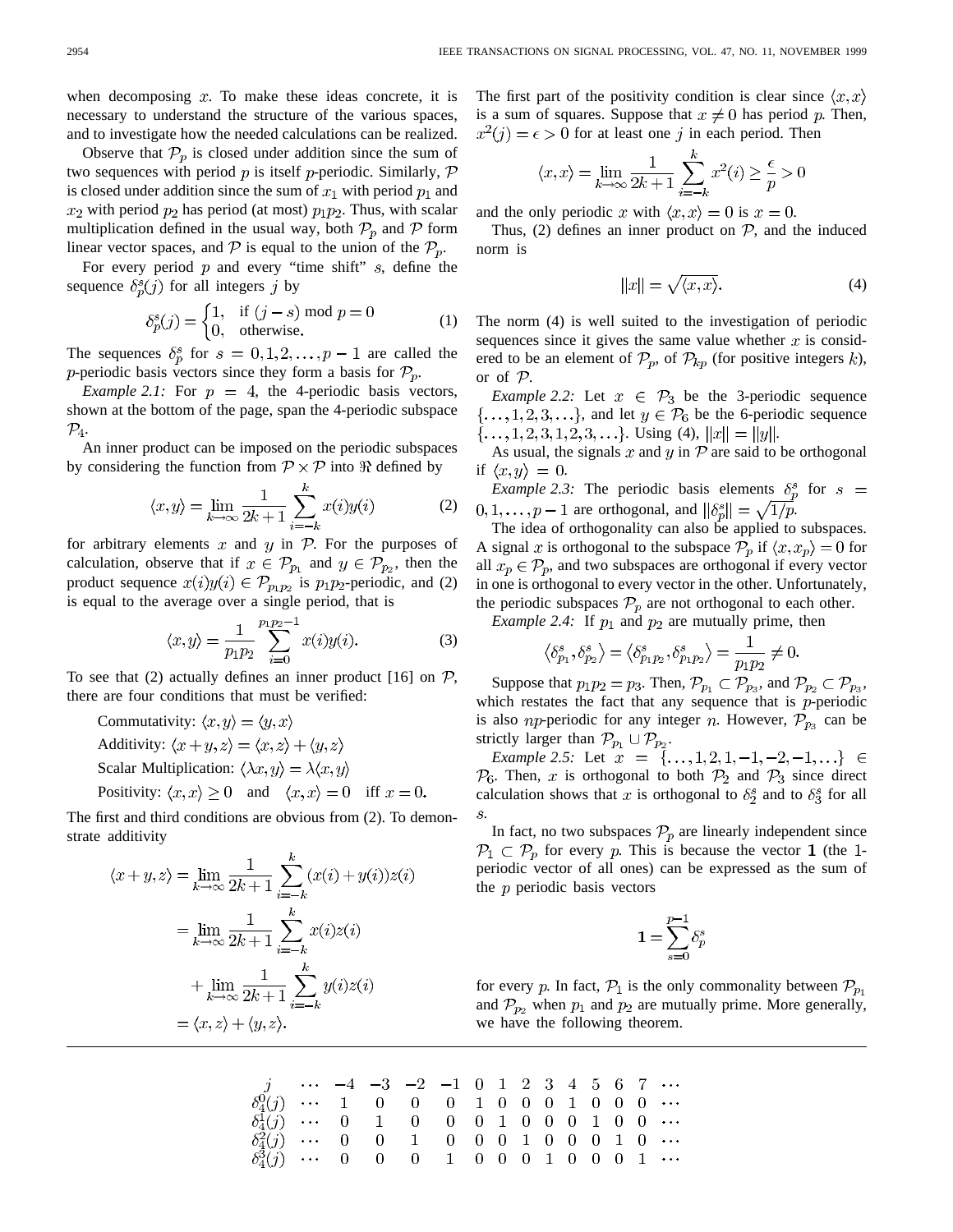*Theorem 2.1:*  $\mathcal{P}_{np} \cap \mathcal{P}_{mp} = \mathcal{P}_p$  when n and m are mutually If, in addition,  $N/p$  is an integer, then this reduces to prime.

A proof is in the Appendix. Theorem 2.1 shows how the structure of the periodic subspaces reflects the structure of the integers.

## III. PROJECTION ONTO PERIODIC SUBSPACES

The primary reason for formulating this problem in an inner product space is to exploit the projection theorem. Let  $x \in \mathcal{P}$ be arbitrary. Then, a minimizing vector in  $\mathcal{P}_p$  is an  $x_p^* \in \mathcal{P}_p$ such that

$$
||x - x_p^*|| \le ||x - x_p||, \text{ for all } x_p \in \mathcal{P}_p.
$$

Thus,  $x_p^*$  is the p-periodic vector "closest to" the original  $x$ . The projection theorem, which is stated here in slightly modified form, shows how  $x_p^*$  can be characterized as an orthogonal projection of x onto  $P_p$ .

*Theorem 3.1 (The Projection Theorem) [Luenberger]:* Let  $x \in \mathcal{P}$  be arbitrary. A necessary and sufficient condition that  $x_p^*$  be a minimizing vector in  $\mathcal{P}_p$  is that the error  $x - x_p^*$  be orthogonal to  $P_p$ .

Since  $\mathcal{P}_p$  is a finite (*p*-dimensional) subspace,  $x_p^*$  will in fact exist, and the projection theorem provides, after some simplification, a simple way to calculate it. The optimal  $x_p^* \in \mathcal{P}_p$  can be expressed as a linear combination of the periodic basis elements  $\delta_p^s$  as

$$
x_p^* = \alpha_0 \delta_p^0 + \alpha_1 \delta_p^1 + \dots + \alpha_{p-1} \delta_p^{p-1}.
$$

According to the projection theorem, the unique minimizing vector is the orthogonal projection of x on  $\mathcal{P}_p$ , that is,  $x - x_p^*$ is orthogonal to each of the  $\delta_p^s$  for  $s = 0, 1, \dots, p - 1$ . Thus

$$
0 = \langle x - x_p^*, \delta_p^s \rangle = \langle x - \alpha_0 \delta_p^0 - \alpha_1 \delta_p^1 - \dots - \alpha_{p-1} \delta_p^{p-1}, \delta_p^s \rangle.
$$

Since the  $\delta_p^s$  are orthogonal to each other, this can be rewritten using the additivity of the inner product as

$$
\begin{aligned}\n&= \langle x - \alpha_s \delta_p^s, \delta_p^s \rangle \\
&= \langle x, \delta_p^s \rangle - \alpha_s \langle \delta_p^s, \delta_p^s \rangle \\
&= \langle x, \delta_p^s \rangle - \frac{\alpha_s}{p}.\n\end{aligned}
$$

Hence,  $\alpha_s$  can be written as

$$
\alpha_s = p \langle x, \delta_p^s \rangle.
$$

Since  $x \in \mathcal{P}$ , it is periodic with some period N. From (3), the above inner product can be calculated

$$
\alpha_s = p \frac{1}{pN} \sum_{i=0}^{pN-1} x(i) \delta_p^s(i).
$$

However,  $\delta_p^s$  is zero except when  $(s - i)$  mod  $p = 0$ , and threrefore, this simplifies to

$$
\alpha_s = \frac{1}{N} \sum_{n=0}^{N-1} x(s + np).
$$
 (5)

$$
\alpha_s = \frac{1}{N/p} \sum_{n=0}^{N/p-1} x(s+np).
$$
 (6)

*Example 3.1 N* = 14,  $p = 2$ *:* Let

$$
x = \{\ldots, 2, -1.1, -1.1, 2, -1.2, -1.2, 2, -1.1 -1.1, 2, -1.2, -1.1, 2, -1.1, \ldots\} \in \mathcal{P}_{14}.
$$

Then, the projection of x onto  $\mathcal{P}_2$  is  $\equiv$  $x_2$  $\{\ldots, 0.2, -0.228, \ldots\}.$ 

This sequence  $x_2$  is the 2-periodic sequence that best "fits" this 14-periodic  $x$ . However, looking at this  $x$  closely suggests that it has more of the character of a 3-periodic sequence, albeit somewhat truncated in the final "repeat" of the  $2, -1, -1$ . Accordingly, it is reasonable to project x onto  $P_3$ .

*Example 3.2*  $N = 14$ ,  $p = 3$ : Let  $x \in \mathcal{P}_{14}$  be as defined in Example 3.1. Then, the projection of x onto  $\mathcal{P}_3$  [using (5)] is  $x_3 = -0.2\{\ldots,1,1,1,\ldots\}.$ 

Clearly, this is not in accord with the intuition that this  $x$ is "almost" 3-periodic. In fact, this is an example of a rather generic effect. Whenever N and p are mutually prime, the sum in (5) cycles through all the elements of  $x$ , and therefore, for all s. Hence, the projection onto is the vector of all ones (times the mean value of the  $x$ ). The problem here is the incommensurability of the  $N$  and  $p$ .

What does it mean to say that x (with length  $N$ ) is pperiodic when  $N/p$  is not an integer? Intuitively, it should mean that there are  $|N/p|$  complete repeats of the *p*-periodic sequence (where  $|z|$  is the largest integer less than or equal to z) plus a "partial repeat" within the remaining  $\overline{N}$  =  $N-p[N/p]$  elements. For instance, the  $N=14$  sequence

$$
x_1, x_2, x_3, x_1, x_2, x_3, x_1, x_2, x_3, x_1, x_2, x_3, x_1, x_2
$$

can be considered a (truncated) 3-periodic sequence.

There are two ways to formalize this notion: to "shorten" x so that it is compatible with p or to "lengthen"  $\delta_p^s$  so that it is compatible with  $N$ . Although it is roughly equivalent (they differ only in the final  $\overline{N}$  elements), the first approach is simpler since it is possible to replace x with  $x_{\tilde{N}}$  (the Nperiodic sequence constructed from the first  $\tilde{N} = p\lfloor N/p \rfloor$ elements of  $x$ ) whenever the projection operator is involved. With this understanding, (5) becomes

$$
\alpha_s = \frac{1}{\lfloor N/p \rfloor} \sum_{n=0}^{\lfloor N/p \rfloor - 1} x_{\tilde{N}}(s + np). \tag{7}
$$

*Example 3.3*  $N = 14$ ,  $p = 3$ : Let  $x \in \mathcal{P}_{14}$  be as defined in Example 3.1. Then, the projection of x onto  $\mathcal{P}_3$  [using (7)] is  $x_3 = \{\ldots, 2, -1.14, -1.125, \ldots\}.$ 

Clearly, this captures the intuitive notion of periodicity far better than Example 3.2, and the sum (7) forms the foundation of the PT. The calculation of each  $\alpha_s$  thus requires  $\lfloor N/p \rfloor$ operations (additions). Since there are  $p$  different values of  $s$ , the calculation of the complete projection  $x_p$  requires  $N \approx N$ additions. A subroutine that carries out the needed calculations is available at our web site [24].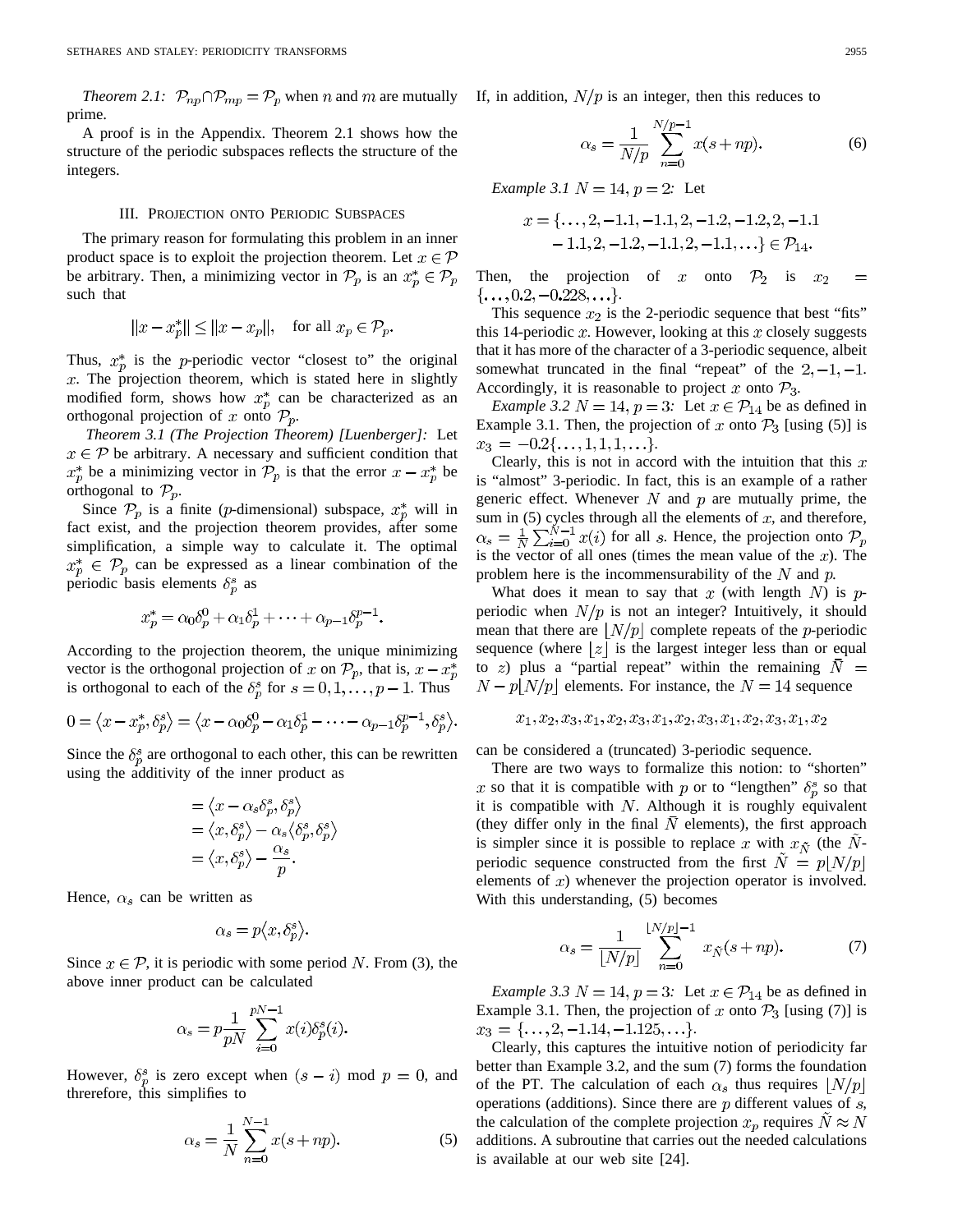Let  $\pi(x, \mathcal{P}_p)$  represent the projection of x onto  $\mathcal{P}_p$ . Then

$$
\pi(x, \mathcal{P}_p) = \sum_{s=0}^{p-1} \alpha_s \delta_p^s \tag{8}
$$

where the  $\delta_p^s$  are the (orthogonal) *p*-periodic basis elements of  $\mathcal{P}_p$ . Clearly, when  $x \in \mathcal{P}_p$ ,  $x = \pi(x, \mathcal{P}_p)$ . By construction, when x is projected onto  $\mathcal{P}_{np}$ , it finds the best  $np$ -periodic components within x, and hence, the residual  $r = x - \mathcal{P}_{np}$  has no  $np$ -periodic component. The content of the next result is that this residual also has no  $p$ -periodic component. In essence, the projection onto  $\mathcal{P}_{np}$  "grabs" all the *p*-periodic information.

*Theorem 3.2:* For any integer *n*, let  $r = x - \pi(x, P_{np})$  be the residual after projecting x onto  $\mathcal{P}_{np}$ . Then,  $\pi(r, \mathcal{P}_p) = 0$ .

All proofs are found in the Appendix. The next result relates the residual after projecting onto  $\mathcal{P}_p$  to the residual after projection onto  $\mathcal{P}_{np}$ .

*Theorem 3.3:* Let  $r_p = x - \pi(x, P_p)$  be the residual after projecting x onto  $P_p$ . Similarly, let  $r_{np} = x - \pi(x, P_{np})$  denote the residual after projecting x onto  $\mathcal{P}_{np}$ . Then

$$
r_{np} = r_p - \pi(r_p, \mathcal{P}_{np}).
$$

Combining the two previous results shows that the order of projections does not matter in some special cases, that is

$$
\pi(x, \mathcal{P}_p) = \pi(\pi(x, \mathcal{P}_p), \mathcal{P}_{np}) = \pi(\pi(x, \mathcal{P}_{np}), \mathcal{P}_p)
$$

which is used in Section V to help sensibly order the projections.

#### IV. NONUNIQUENESS

The previous section shows how to project an arbitrary signal  $x \in \mathcal{P}$  onto  $\mathcal{P}_p$ , that is, how to calculate  $x_p =$  $\pi(x, \mathcal{P}_p)$ . It is not completely obvious, however, how to iterate this calculation to reliably decompose  $x$  into its constituent periodic elements. There are several subtleties, most of which are related to the lack of orthogonality of the subspaces  $P_p$ .

Most standard transforms can be interpreted as projections onto suitable subspaces, and in most cases (such as the Fourier and wavelet transforms), the subspaces are orthogonal. Such orthogonality implies that the projection onto one subspace is independent of the projection onto others. Thus, a projection onto one sinusoidal basis function (in the Fourier transform) is independent of the projections onto others, and the Fourier decomposition can proceed by projecting onto one subspace, subtracting out the projection, and repeating. Orthogonality guarantees that the order of projection is irrelevant. This is not true for projection onto nonorthogonal subspaces such as the periodic subspaces  $P_p$ .

*Example 4.1:* Let  $x = \{..., 1, 0, 4, -3, 4, 0, ...\} \in \mathcal{P}_6$ .

- a) If x is projected onto  $P_6$  to give  $b_6$ , then the projections of  $x - b_6$  onto  $\mathcal{P}_2$  and  $\mathcal{P}_3$  are zero since  $x = b_6$ .
- b) If x is projected onto  $\mathcal{P}_2$  to give  $b_2 = \{\ldots, 3, -1, \ldots\}$ , then the projection of  $x - b_2$  onto  $\mathcal{P}_3$  is  $b_3 =$  $\{\ldots, -2, 1, 1, \ldots\}$ . The resulting decomposition is  $x = b_2 + b_3.$
- c) If x is projected onto  $\mathcal{P}_3$  to give  $\overline{b}_3$  $\{\ldots, -1, 2, 2, \ldots\}$ , then the projection of  $x - \bar{b}_3$

onto  $\mathcal{P}_2$  is  $b_2 = \{\ldots, 2, -2, \ldots\}$ . The resulting decomposition is  $x = b_2 + b_3$ .

Thus, the order in which the projections occur affects the decomposition, and the PT does not in general provide a unique representation. Once the succession of the projections is specified, then the answer is unique, and the next section details a handful of ways to specify how the projections can be meaningfully ordered. For instance, they can be ordered sequentially from large to small or from small to large by how much power they remove from the signal, by how much "area" they remove, or by the magnitude of their projection on independent basis elements.

This nonuniqueness may appear problematical. On the contrary, we claim that it is a strength of the PT method; that lack of uniqueness is mainly a theoretical and not a practical issue. The goal of signal decomposition is to represent the original signal in an alternative and more meaningful way. The Fourier transform provides one representation, the Gabor transform another, and wavelet transforms give a different decomposition for each "mother wavelet" chosen. The PT can provide several different decompositions into periodic basis elements, depending on how the projections are ordered. If the method of ordering is well suited to the task at hand, then the resulting decomposition can convincingly reflect the underlying meaning of the signal. At a deeper level, many realworld phenomena are fundamentally ambiguous. For instance, the way humans perceive rhythm in music [11] or "connect the dots" in a visual scene can be essentially ambiguous [10], and the various criteria of merit used to order the projections in the PT may lead to multiple solutions that reflect this essential ambiguity.

#### V. ALGORITHMS FOR PERIODIC DECOMPOSITION

The PT searches for the best periodic characterization of the length  $N$  signal  $x$ . The underlying technique is to project x onto some periodic subspace giving  $x_p = \pi(x, \mathcal{P}_p)$ , which is the closest  $p$ -periodic vector to  $x$ . This periodicity is then removed from x, leaving the residual  $r_p = x - x_p$  stripped of its *p*-periodicities. Both the projection  $x_p$  and the residual  $r_p$  may contain other periodicities and may be decomposed into other q-periodic components by projection onto  $\mathcal{P}_q$ . The trick in designing a useful algorithm is to provide a sensible criterion for choosing the order in which the successive  $p$ 's and  $q$ 's are chosen. The intended goal of the decomposition, the amount of computational resources available, and the measure of "goodness-of-fit" all influence the algorithm. The analysis of the previous sections can be used to guide the decomposition by exploiting the relationship between the structure of the various  $P_p$ . For instance, it makes no sense to project  $x_p$  onto  $\mathcal{P}_{np}$  because  $x_p \in \mathcal{P}_{np}$ , and no new information is obtained. This section presents several different algorithms, discusses their properties, and then compares these algorithms with some methods available in the literature.

One subtlety in the search for periodicities is related to the question of appropriate boundary (end) conditions. Given the signal  $x$  of length  $N$ , it is not particularly meaningful to look for periodicities longer than  $p = N/2$ , even though nothing in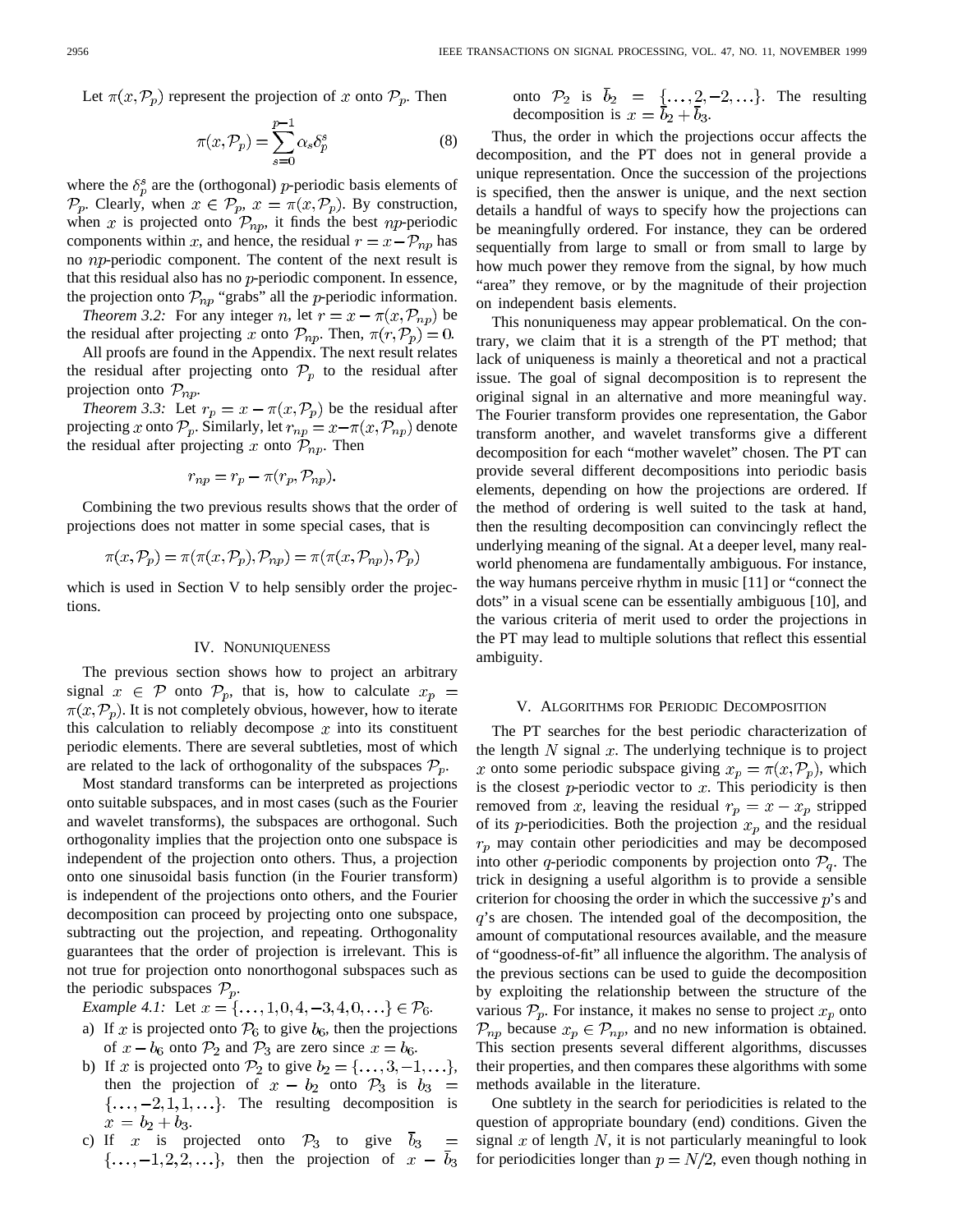the mathematics forbids it. Indeed, a "periodic" signal with length  $N-1$  has  $N-1$  degrees of freedom and surely can match  $x$  very closely, yet provides neither a convincing explanation nor a compact representation of  $x$ . Consequently, we restrict further attention to periods smaller than  $N/2$ .

Probably the simplest useful algorithm operates from small periods to large:

## **Small To Large Algorithm**

\n pick threshold 
$$
T \in (0, 1)
$$
.\n   
\n let  $r = x$ .\n   
\n for  $p = 2, 3, \ldots, N/2$ .\n   
\n $x_p = \pi(r, \mathcal{P}_p)$ .\n   
\n if  $\frac{||r - x_p||}{||x||} > T$ .\n   
\n $r = r - x_p$ .\n   
\n save  $x_p$  as basis element.\n   
\n end\n

end

The Small To Large algorithm is simple because there is no need to further decompose the basis elements  $x_p$ ; if there were significant  $q$ -periodicities within  $x_p$  (where "significant" is determined by the threshold  $T$ ), then they would already have been removed by  $x_q$  at an earlier iteration. The algorithm works well because it tends to favor small periodicities, to concentrate the power in  $\mathcal{P}_p$  for small p, and, hence, to provide a compact representation.

Thinking of the norm as a measure of power, the threshold is used to insure that each chosen basis element removes at least a factor  $T$  of the power from the signal. Of course, choosing different thresholds leads to different decompositions. If  $T$ is chosen too small (say zero), then the decomposition will simply pick the first linear independent set from among the  $p$ -periodic basis vectors

$$
\overbrace{\delta_2^1, \delta_2^2, \delta_3^1, \delta_3^2, \delta_3^3}^{\mathcal{P}_3}, \overbrace{\delta_4^1, \delta_4^2, \delta_4^3, \delta_4^4}^{\mathcal{P}_4}, \delta_5^1, \delta_5^2, \ldots
$$

which defeats the purpose of searching for periodicities. If  $T$  is chosen too large, then too few basis elements may be chosen (none as  $T \rightarrow 1$ ). In between "too small" and "too large" is where the algorithm provides interesting descriptions. For many problems,  $0.01 < T < 0.1$  is appropriate, since this allows detection of periodicities containing only a few percent of the power yet ignores those  $p$ 's that only incidentally contribute to  $x$ .

An equally simple "Large To Small" algorithm is not feasible because projections onto  $x_p$  for composite p may mask periodicities of the factors of p. For instance, if  $x_{100} =$  $\pi(x, P_{100})$  removes a large fraction of the power, this may in fact be due to a periodicity at  $p = 20$ , yet further projection of

the residual onto  $\mathcal{P}_{20}$  is futile since  $\pi(x - x_{100}, \mathcal{P}_{20}) = 0$  by Theorem 3.2. Thus, an algorithm that decomposes from large  $p$  to smaller  $p$  must further decompose both the candidate basis element  $x_p$  as well as the residual  $r_p$  since either might contain smaller  $q$ -periodicities.

The  $M$ -Best Algorithm deals with these issues by maintaining lists of the  $M$  best periodicities and the corresponding basis elements. The first step is to build the initial list as shown at the bottom of the page.

At this stage, the algorithm has compiled a list of the M periodicities  $q_i$  that remove the most "energy" (in the sense of the norm measure) from the sequence. Typically, however, the  $q_i$  will be large (since, by Theorem 3.2, the projections onto larger subspaces  $np$  contain the projections onto smaller subspaces p). Thus, the projections  $x_{q_i}$  can be further decomposed into their constituent periodic elements to see if these smaller (sub)periodicities removes more energy from the signal than another currently on the list. If so, then the new one replaces the old. It is not necessary to search all possible periods  $p < q_i$  when decomposing, however; we need only search the factors. Let  $\rho_i = \{n; q_i/n \text{ is an integer}\}\$ be the set of factors of  $q_i$ . Then, the algorithm proceeds as shown at the bottom of the next page.

This second step projects each  $x_{q_i}$  onto each of its factors  $Q \in \rho_i$ . If the norm of the new projection  $x_Q$  is larger than the smallest norm in the list, and if the sum of all the norms will increase by replacing  $x_{q_i}$ , then the new  $Q$  is added to the list, and the last element  $x_{q_M}$  is deleted. These steps rely heavily on Theorem 3.3. For example, suppose that the algorithm has found a strong periodicity in (say)  $\mathcal{P}_{140}$ , giving the projection  $x_{140} = \pi(x, \mathcal{P}_{140})$ . Since  $140 = 2^2 \cdot 5 \cdot 7$ , the factors are  $\rho = \{2, 4, 5, 7, 10, 14, 20, 28, 35, 70\}$ . Then, the inner loop in step 2 searches over each of the  $\pi(x_{140}, \mathcal{P}_Q)$   $\forall Q \in \rho$ . If  $x_{140}$ is "really" composed of a significant periodicity at (say) 20, then this new periodicity is inserted in the list and will later be searched for yet smaller periodicities. The  $M$ -Best Algorithm is relatively complex, but it removes the need for a threshold parameter by maintaining the list. This is a sensible approach and it often succeeds in building a good decomposition of the signal. A variation called the M-Best algorithm with  $\gamma$ modification (or  $M$ -Best<sub> $\gamma$ </sub>) is described in Appendix B, where the measure of energy removed is normalized by the (square root of) the length  $p$ .

Another approach is to project  $x$  onto all the periodic basis elements  $\delta_p^s$  for all p and s, essentially measuring the correlation between  $x$  and the individual periodic basis elements. The  $p$  with the largest (in absolute value) correlation is then used for the projection. This idea leads to the Best

# **-Best Algorithm (step 1)**

\n pick size 
$$
M
$$
 let  $r_0 = x$  for  $i = 1, 2, \ldots, M$  find  $q_i$  with  $||\pi(r_{i-1}, \mathcal{P}_{q_i})|| \geq ||\pi(r_{i-1}, \mathcal{P}_q)|| \,\forall q \in [1, 2, \ldots, N/2]$ .\n  $r_i = r_{i-1} - \pi(r_{i-1}, \mathcal{P}_{q_i})$  \n concatenate  $q_i$  and  $x_{q_{i-1}} = \pi(r_i, \mathcal{P}_{q_i})$  \n onto respective lists end\n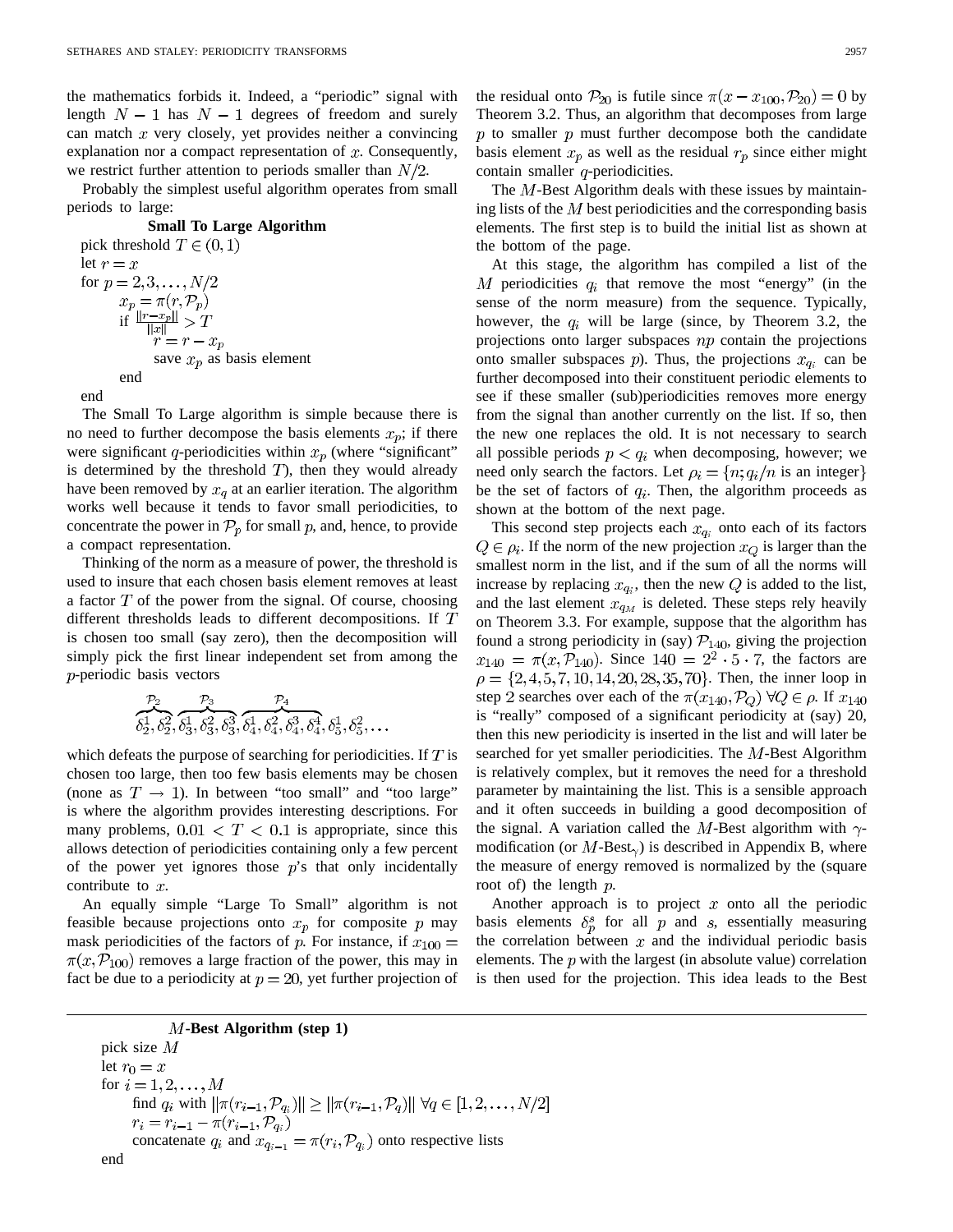Correlation Algorithm.

**Best Correlation Algorithm**  
\n
$$
M =
$$
 number of desired basis elements  
\nlet  $r = x$   
\nfor  $i = 1, 2, ..., M$   
\n $\rho = \underset{p}{\operatorname{argmax}} |\langle r, \delta_p^s \rangle|$   
\nsave  $x_\rho = \pi(r, \mathcal{P}_\rho)$  as basis element  
\n $r = r - x_\rho$   
\nend

The presumption behind the "Best Correlation" algorithm is that good  $p$  will tend to have good correlation with at least one of the  $p$ -periodic basis vectors. This method tends to pick out periodicities with large regular spikes over those that are more uniform. A fourth approach is to determine the best periodicity p by Fourier methods and then to project onto  $\mathcal{P}_p$ , shown at the bottom of the next page.

Using frequency to find periodicity is certainly not always the best idea, but it can work well and has the advantage that it is a well-understood process. The interaction between the frequency and periodicity domains can be a powerful tool, especially since the Fourier methods have good resolution at high frequencies (small periodicities) while the PT has better resolution at large periodicities (low frequencies).

As far as we know, there is no simple way to guarantee that an optimal decomposition has been obtained. One foolproof method for finding the best  $M$  subspaces would be to search all of the possible  $\begin{pmatrix} N \\ M \end{pmatrix}$  different orderings of projections to find the one with the smallest residual. This is computationally prohibitive in all but the simplest settings, although an interesting special case is when  $M = 1$ , that is, when only the largest periodicity is of importance.

Several methods for finding the "best" basis functions from among some (possibly large) set of potential basis elements have been explored in the literature [6], many of which are related to variants of general "projection pursuit" algorithms [12]. Usually, these are set in the context of choosing a representation for a given signal from among a family of prespecified frame elements. For instance, a Fourier basis, a collection of Gabor functions, a wavelet basis, and a wavelet packet basis may form the elements of an over-complete "dictionary." Coifman [8] proposes an algorithm to chose a particular basis to represent a given signal based on a measure of entropy. In [17], a greedy algorithm called "matchingpursuit" is presented that successively decomposes a signal by picking the element that best correlates with the signal, subtracts off the residual, and decomposes again. This is analogous to (though somewhat more elaborate than) the "Best Correlation" algorithm above. Nafie [18] proposes an approach that maintains "active" and "inactive" dictionaries. Elements are swapped into the active dictionary when they better represent the signal than those currently active. This is analogous to the " $M$ -Best" algorithm above. The "best basis" approach of [13] uses a thresholding method aimed at signal enhancement and is somewhat analogous to the Small To Large algorithm above. Using an  $l^1$  norm, Chen and Donoho [7] propose a method that exploits Karmarkar's interior point linear programming method. The "method of frames" [9] essentially calculates the pseudo-inverse of a (large rectangular) matrix composed of all the vectors in the dictionary.

While these provide analogous approaches to the problems of dealing with a redundant spanning set, there are two distinguishing features of the PT. The first is that the  $p$ -periodic basis elements are inherently coupled together. For instance, it does not make any particular sense to chose (say)  $\delta_3^1$ ,  $\delta_4^3$ ,  $\delta_7^3$ , and  $\delta_9^2$  as a basis for the representation of a periodic signal. The  $p$ -periodic basis elements are fundamentally coupled together, and none of the methods were designed to deal with such a coupling. More generally, none of the methods is able (at least directly) to exploit the kind of structure (for instance, the containment of certain subspaces and the equality of certain residuals) that is inherent when dealing with the periodic subspaces of the PT.

#### VI. EXAMPLES

This section gives three examples of the application of the PT to the automatic grouping of rhythmic motifs in a musical score, to the separation of periodic signals when given their sum, and to the identification of periodicities in certain astronomical data.

#### *A. Musical Rhythm*

One situation where periodicities play a key role is in musical rhythm. Several researchers (for instance, [2], [15] and

| $M$ -Best Algorithm (step 2)                                                                                                     |
|----------------------------------------------------------------------------------------------------------------------------------|
| repeat until no change in list                                                                                                   |
| for $i = 1, 2, , M$                                                                                                              |
| find $Q^*$ with $\ \pi(x_{a_i}, \mathcal{P}_{Q^*})\  \ge \ \pi(x_{a_i}, \mathcal{P}_Q)\  \ \forall Q \in \rho_i$                 |
| let $x_{Q^*} = \pi(x_{q_i}, \mathcal{P}_{Q^*})$ be the projection onto $\mathcal{P}_{Q^*}$                                       |
| let $x_{q^*} = x_{q_i} - x_{Q^*}$ be the residual                                                                                |
| if $  x_{a^*}   +   x_{a^*}   >   x_{a^M}   +   x_{a^*}   \&   x_{a^*}   > min_k   x_{a^*}   \&   x_{a^*}   > min_k   x_{a^*}  $ |
| replace $q_i$ with $q^*$ and $x_{q_i}$ with $x_{q^*}$                                                                            |
| insert $Q^*$ and $x_{Q^*}$ into lists at position $i-1$                                                                          |
| remove $q_M$ and $x_{q_M}$ from end of lists                                                                                     |
| end if                                                                                                                           |
| end for                                                                                                                          |
| end repeat                                                                                                                       |
|                                                                                                                                  |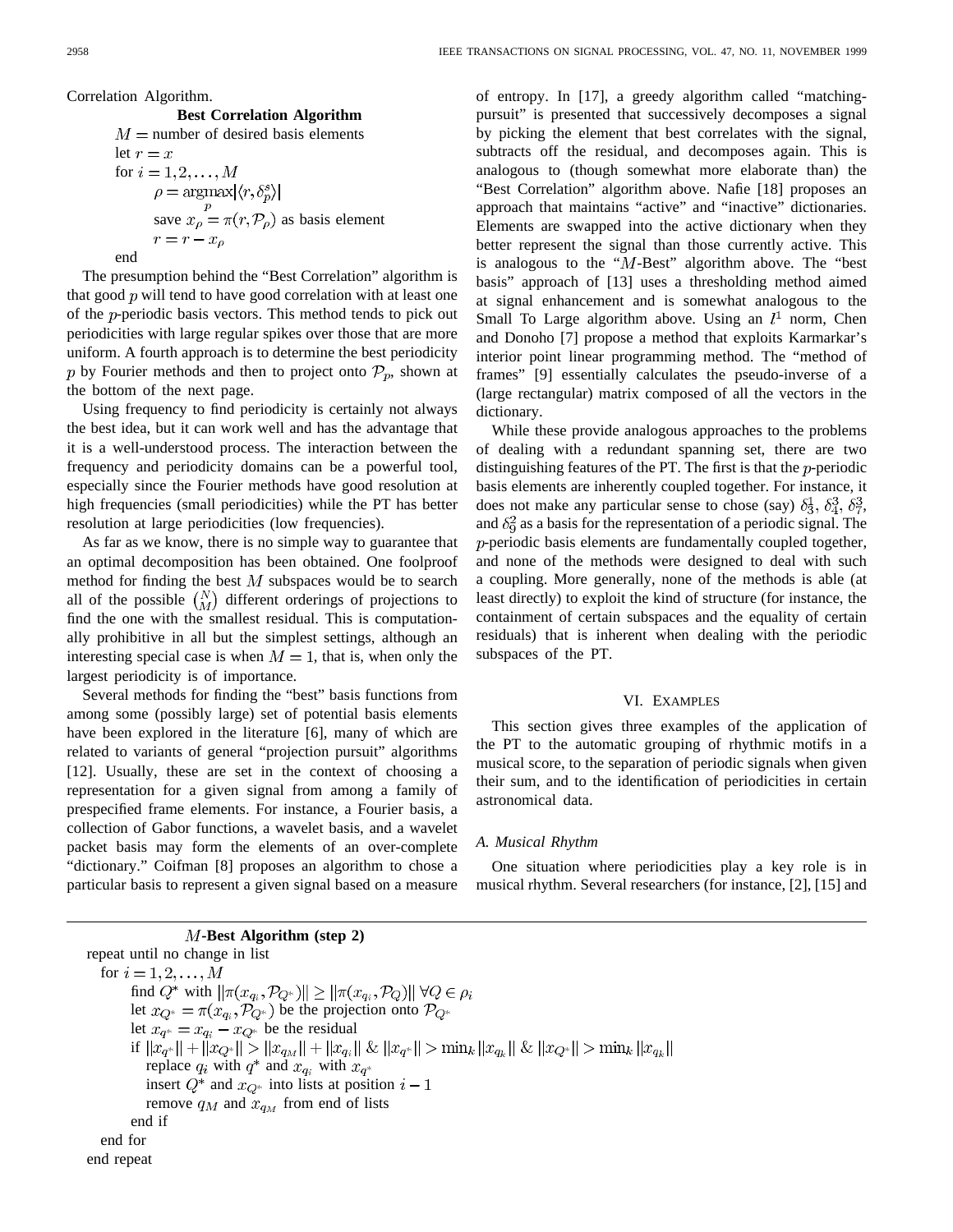

Fig. 1. Rhythmic grouping calculated by Rosenthal's program Fa. Essentially the same grouping was achieved by the PT, using a simple coding of the onset times.

[19]) have created programs to automatically parse a musical score (or a standard MIDI file, which contains equivalent information) in order to generate a "high-level" explanation of the grouping of musical rhythms. The "pulse" is the basic unit of temporal structure and is often represented in the score as a quarter note. Such pulses are typically gathered together into groupings that correspond to metered measures, and these groupings are often clustered to form larger structures corresponding to musical "phrases." Such patterns of grouping and clustering can continue through many hierarchical levels, and many of these may be readily perceptible to attentive listeners. It is not so easy to teach computers to recognize these patterns.

Rosenthal [19] has created a rhythm parsing program called "Fa," which searches for regularly spaced onset times in a MIDI data stream. The program forms and ranks several hypotheses "according to criteria that correspond to ways in which human listeners choose rhythmic interpretations." These criteria include quite sophisticated ideas such as having accented notes fall on "strong" beats, noticing motivic repetitions, and measuring salience. An example is given of the best rhythmic parsing found by Fa for the song "La Marseillaise," which is reproduced here as Fig. 1.

The four measures of "La Marseillaise" were coded into the binary sequence

# 1 100 110 001 000 100 010 001 000 000 110



Fig. 2. DFT of the binary sequence derived from the score to La Marseillaise, assuming a sampling rate of 8 Hz (one half note per second). The peak at 2 Hz represents the quarter note pulse, and the peak at 0.5 Hz corresponds to the measure.

in which each digit represents a time equal to that of one sixteenth note. A 1 indicates that a note event occurred at that time, whereas a 0 means that no new note event occurred. This was made "periodic" by concatenating it to itself four times and then decomposed by the various periodicity algorithms.

The Small To Large algorithm with threshold 0.1 detected four periodicities: with periods 4 (corresponding to the quarter notes), 16 (the measured bar lines), 32 (the two measure phrases), and 64 (everything else). These periodicities removed 28%, 13%, 20%, and 39% of the power, respectively, and agree well with Rosenthal's analysis. Similarly, the Best Correlation algorithm (with ratio 0.1) found the three periodicities 4, 16, and 32. When asked to find four periodicities, the  $M$ -Best algorithm responded with 8, 16, 32, and 64, whereas the  $M$ -Best<sub> $\gamma$ </sub> algorithm returned 2, 4, 16, and 32. It is typical that the  $\gamma$ -modified version emphasizes smaller periodicities. When asked to find the ten best periodicities (the default), both  $M$ -best versions detected 2, 4, 8, 16, 32, 64, 0, 0, 0, and 0. The final four zeroes indicate that the residual was zero and the decomposition exact. The Best Frequency algorithm returned periods 4, 16, and 5. The unexpected 5 is due to "rounding off" of the spectrum near period 4. Since the frequency corresponding to period 5 has the largest magnitude in this residual, the algorithm can proceed no further.

For comparison, the same binary sequence (again concatenated four times) was tranformed using the DFT. Assuming a sampling rate of 8 Hz, the duration of each quarter note is  $0.5$ s, and the resulting magnitude spectrum is shown in Fig. 2. In this figure, the largest peak at 2 Hz represents the quarter note pulse, whereas the peak at 0.5 Hz corresponds to the measure. It is unclear how to interpret the remainder of the information in this spectrum.

```
Best Frequency Algorithm
M = number of desired basis elements
let r = xfor i = 1, 2, ..., My = ||DFT\{r\}||p = \text{Round}(1/f), where f = \text{frequency at which } y \text{ is max}save x_p = \pi(r, P_p) as basis element
      r = r - x_p
```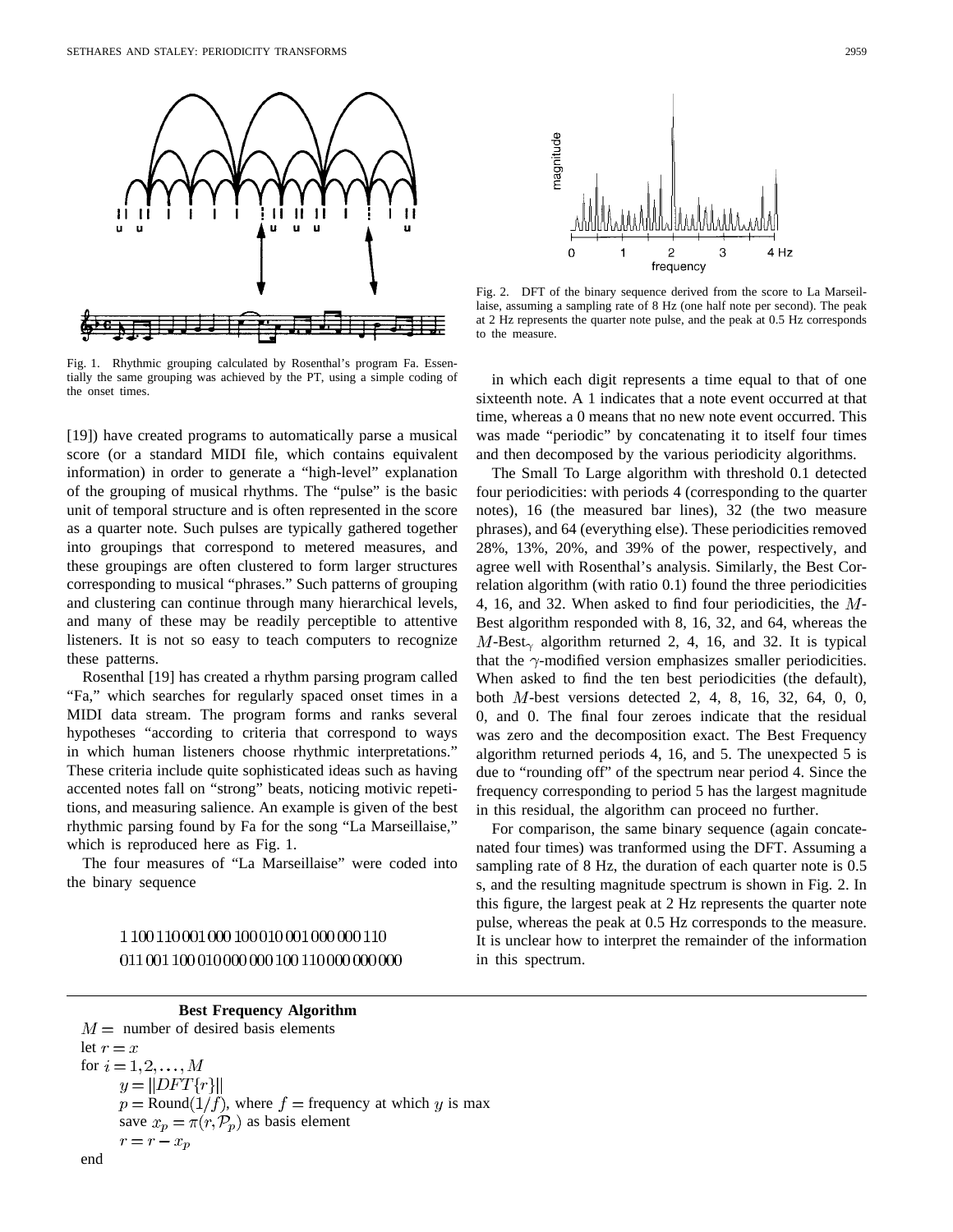

Fig. 3. Signal  $z$  is the sum of the 13-periodic  $x$  and the 19-periodic  $y$ . The spectrum shows the overlapping of the two spectra, which cannot be separated by linear filtering. The PT is able to locate the periodicities (which were *a priori* unknown) and to resconstruct (up to a constant offset) both  $x$  and  $y$ given only z.

#### *B. Signal Separation*

When signals are added together, information is often lost. However, if there is some characteristic that distinguishes the signals, then they may be recoverable from their sum. Perhaps the best known example is when the spectrum of  $x$ and the spectrum of  $y$  do not overlap. Then, both signals can be recovered from  $x + y$  with a linear filter. However, if the spectra overlap significantly, the situation is more complicated. This example shows how, if the underlying signals are periodic in nature, then the PT can be used to recover signals from their sum. This process can be thought of as a way to extract a "harmonic template" from a complicated spectrum.

Consider the signal  $z$  in Fig. 3, which is the sum of the 13-periodic signal x and the 19-periodic signal y. The spectrum of  $z$  is quite complex, and it is not obvious which parts of the spectrum arise from  $x$  and which from  $y$ . However, when the PT is applied to  $z$ , two periodicities are found, at 13 and at 19, with basis elements that are exactly  $x_{13} = x + c_1$  and  $y_{19} = y + c_2$ , that is, both signals x and y are recovered, up to a constant. Thus, the PT is able to locate the periodicities (which were assumed *a priori* unknown) and to reconstruct (up to a constant offset) both  $x$  and  $y$  given only their sum. Even when  $z$  is contaminated with 50% random noise, the PT still locates the two periodicities, although the reconstructions of  $x$  and  $y$ are noisy. To see the mechanism, let  $\eta$  be the noise signal, and let  $\eta_{13} = \pi(\eta, \mathcal{P}_{13})$  be the projection of  $\eta$  onto the 13-periodic subspace. The algorithm then finds  $x_{13} = x + c_1 + \eta_{13}$  as its 13-periodic basis element.

The four transforms do not behave identically. The Small To Large algorithm regularly finds such periodic sequences. The Best Correlation algorithm works best when the periodic data is spiky. The  $M$ -Best algorithm is sometimes fooled into returning multiples of the basic periodicities (say 26 or 39 instead of 13), whereas the M-Best<sub> $\gamma$ </sub> is overall the most reliable and noise resistant. The Best Frequency algorithm often becomes "stuck" when the frequency with the largest magnitude does not closely correspond to an integer periodicity. The behaviors of the algorithms are explored in detail in the four demonstration files (*PTdemos2l, PTdemobc, PTdemomb,* and *PTdemobf*) that accompany the periodicity software [24].

Two aspects of this example deserve comment. First, the determination of the periodicity and its corresponding basis element is tantamount to locating a "harmonic template" in the frequency domain. For example, the 13-periodic component has a spectrum consisting of a fundamental (at a frequency  $f_1$ proportional to  $1/13$ ) and harmonics at  $2f_1, 3f_1, 4f_1, \ldots$  Similarly, the 19-periodic component has a spectrum consisting of a fundamental (at a frequency  $f_2$  proportional to  $1/19$ ) and harmonics at  $2f_2, 3f_2, 4f_2, \ldots$ . These are indicated in Fig. 3 by the beams above and below the spectrum of  $z$ . Thus, the PT provides a way of finding simple harmonic templates that may be obscured by the inherent complexity of the spectrum, and the process of subtracting the projection from the original signal can be interpreted as a multinotched filter that removes the relevant fundamental and its harmonics. For a single  $p$ , this is a kind of "gapped weight" filter familiar from time series analysis [14].

The offsets  $c_1$  and  $c_2$  occur because  $\mathcal{P}_1$  is contained in both  $P_{13}$  and in  $P_{19}$ . In essence, both of these subspaces are capable of removing the constant offset (which is an element of  $\mathcal{P}_1$ ) from z. Were both x and y zero mean, then both  $c_1$  and  $c_2$ would be zero, but since both are nonzero mean, the projection onto (say)  $\mathcal{P}_{13}$  grabs all of the signal in  $\mathcal{P}_1$  for itself (Thus,  $c_1 = \text{mean}(x) + \text{mean}(y)$ , and further projection onto  $\mathcal{P}_{19}$ gives  $c_2 = -$ mean $(y)$ ). This illustrates a general property of projections onto periodic subspaces. Suppose that the periodic signals to be separated were  $x_{np} \in \mathcal{P}_{np}$  and  $x_{mp} \in \mathcal{P}_{mp}$  for some mutually prime *n* and *m*. Since  $\mathcal{P}_{np} \cap \mathcal{P}_{mp}$  is  $\mathcal{P}_p$ , both  $\mathcal{P}_{np}$  and  $\mathcal{P}_{mp}$  are capable of representing the common part of the signal, and  $x_{np}$  and  $x_{mp}$  can only be recovered up to their common component in  $P_p$ . In terms of the harmonic templates, there is overlap between the set of harmonics of  $x_{np}$  and the harmonics of  $x_{mp}$ , and the algorithm does not know whether to assign the overlapping harmonics to  $x_{np}$  or to  $x_{mp}$ .

It is also possible to separate a deterministic periodic sequence  $z \in \mathcal{P}_p$  from a random sequence y when only their sum  $x = y + z$  can be observed. Suppose that y is a stationary (independent, identically distributed) process with mean  $m_y$ . Then,  $E{\pi(y, P_p)} = m_y \cdot 1$  (where 1 is the vector of all ones), and therefore

$$
E{\pi(x, P_p)} = E{\pi(y + z, P_p)} = E{\pi(y, P_p)} + E{\pi(z, P_p)} = m_y \cdot 1 + z
$$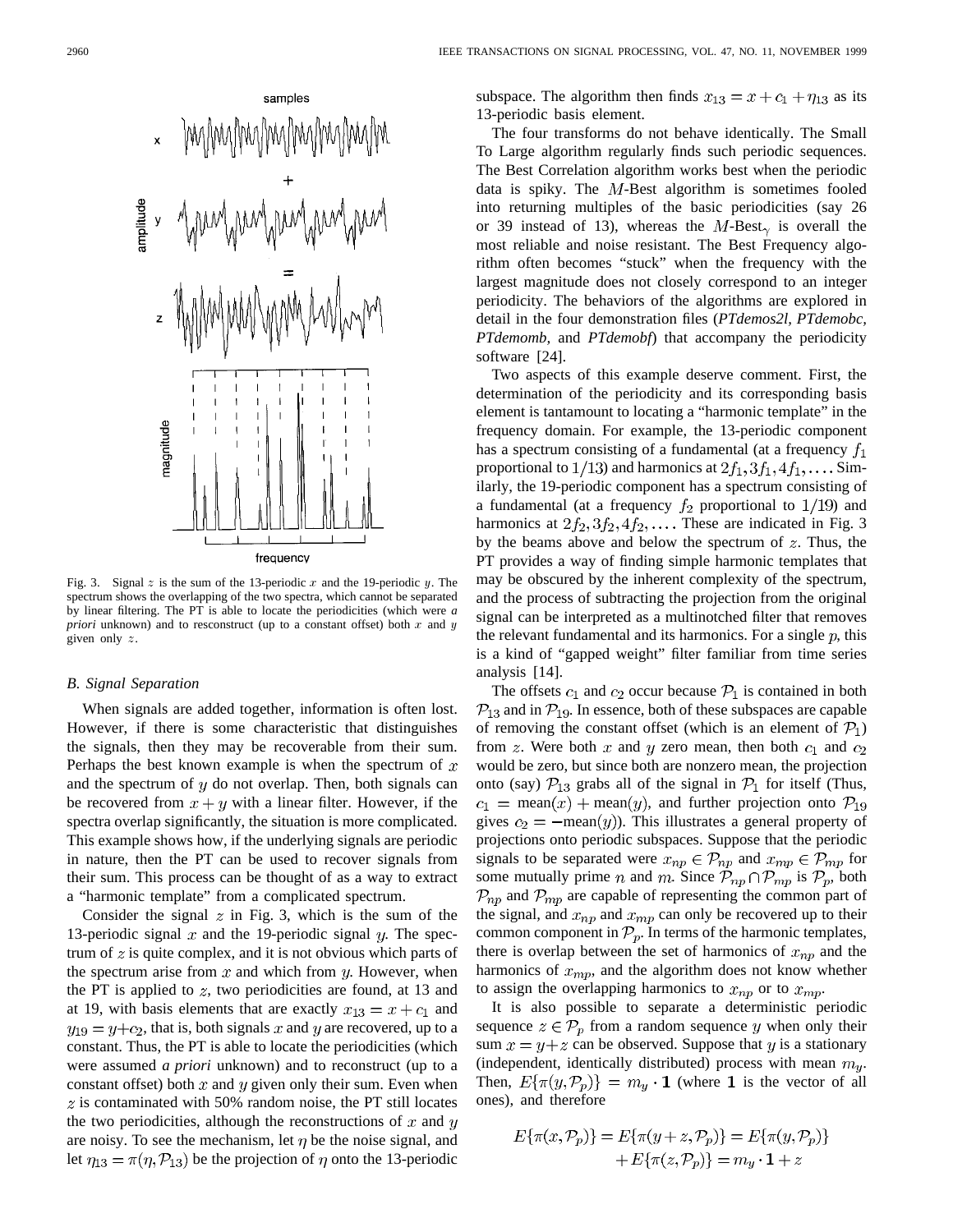since  $E{\lbrace \pi(z, P_p) \rbrace} = E{z} = z$ . Hence, the deterministic periodicity  $z$  can be identified (up to a constant) and removed from  $x$ . Such decomposition will likely be most valuable when there is a strong periodic "explanation" for  $z$  and, hence, for  $x$ . In some situations such as economic and geophysical data sets, regular daily, monthly, or yearly cycles may obscure the underlying signal of interest. Projecting onto the subspaces  $\mathcal{P}_p$ , where p corresponds to these known periodicities is very sensible. However, appropriate values for  $p$  need not be known *a priori*. By searching through an appropriate range of  $p$  (exploiting the various algorithms of Section V), both the value of  $p$  and the best  $p$ -periodic basis element can be recovered from the data itself.

#### *C. Patterns in Astronomical Data*

To examine the performance of the PT in the detection of more complex patterns, a 3-min segment of astronomical data gathered by the Voyager spacecraft (published on audio CD in [21]) was analyzed. When listening to this CD, there is an apparent pulse rate with approximately 18 (not necessarily equal length) pulses in each 32-s segment. Because of the length of the data, significant downsampling was required. This was accomplished by filtering the digital audio data in overlapping sections and calculating the rms value in each section. The resulting sequence approximates the amplitude of the Voyager signal with an effective sampling rate of  $\frac{44100}{2520} = 17.5$  Hz.

The downsampled data was first analyzed with a Fourier transform. The most significant sinusoidal components occur at 0.078, 0.137, 0.157, 0.167, 0.177, and 0.216 Hz, which correspond to periodicities at 12.8, 7.3, 6.3, 6.0, 5.7 and 4.6 s. Because the Fourier transform is linear-in-frequency, the values are less accurate at long periods (low frequencies). For example, whereas the time interval between adjacent Fourier bins is only  $\pm 0.2$  s for the shortest of the significant periodicities (4.6 s), the time between bins at the longest detected periodicity (12.8 s) is approximately  $\pm 1.6$  s.

Applying the PT to the downsampled data using the  $M$ -Best<sub> $\gamma$ </sub> algorithm (with  $M = 10$ ) gives the data at the bottom of the page. The shortest periodicity at 1.77 s corresponds well with the pulse rate that is apparent when listening to the data directly (the large norm for this first subspace results from a significant DC term). The structure of the results mimics the operation of the algorithm. For example, there are three sets of related periodicities. The first three 31:217:434 are in the ratio 1:7:14, the next two 124:868 are in the ratio 1:7 (and are also in the ratio 4:28 relative to the periodicity 31). The third set 328:656 are in the ratio 1:2. These are indicative of the decomposition of large periods by Step 2 of the  $M$ -Best<sub> $\gamma$ </sub> algorithm. While these longer periodicities are not immediately obvious when "listening to"

or "looking at" at the data, their importance is reinforced by a comparison with the Fourier results. The PT periodicities at 7.09 and 12.4 correspond to the Fourier periodicities at 7.3 and 12.8 (recall the inherent margin of error in the bin width of the FFT). In addition, the periodicity at 12.4 contains the 2:1 subperiod at 6.2 detected by the FFT. The 1.77-s pulse is approximately one third of the 5.7-s Fourier result, reinforcing the interpretation that this was an underlying "fundamental."

On the other hand, the appearance of several periodicities without mutual factors clustered at one time scale (i.e., the periodicities at 45.66, 50.29 and 49.6 s), suggests that one long periodicity in the data may have been inexactly decomposed into several related components. This relates to what may be the most severe limitation to the general applicability of the PT: When the sample interval does not correspond to a factor of some periodicity in the data, the decomposition of small periods from larger ones is difficult. Qualitatively, this can be thought of as the converse of the limitation of the Fourier method; while the linear-in-frequency behavior of the FFT increases the error at long periods, the linear-in-period behavior of the PT causes inefficiencies at short periods. Just as an increase in the amount of data used in the FFT can provide better precision, a decrease in the sample interval can improve the performance of the PT. Nonetheless, there is no general method of ensuring *a priori* that a particular periodicity in unknown data will correspond to a multiple of the sample rate. To see this effect clearly, we resampled the data at an effective sampling interval of 0.065 s and then reapplied the  $M$ -Best<sub> $\gamma$ </sub> algorithm. In this case, the longer periods were not as successfully decomposed. Similar sensitivities to the choice of sampling rates were observed in an early critique of the Buys–Ballot method [4].

This "integer periodicity" limitation of the PT can be mitigated by the proper choice of a highly factorable integer as the sample interval. In general, the identification of small periodicities within an arbitrary data set will be most efficient when the sample interval itself contains many factors (many exact periodicities). These intervals, each composed of many periodic "building blocks," are easily combined to identify larger multiples. In fact, this was the reason we chose the effective sampling rate based on a subsampling interval of 2520, which factors as  $2^3 \cdot 3^2 \cdot 5 \cdot 7$ . This interval has a highest density of factors within the desired range of effective sampling rates (0.05 s to 0.1 s) consistent with a downsampled data set of reasonable length.

#### VII. CONCLUSION

The PT is designed to locate periodicities within a data set by projecting onto the (nonorthogonal) periodic subspaces. The method decomposes signals into their basic periodic

| Period <i>p</i>                                                    |  |  |  |  | 31 217 434 124 868 328 656 799 880 525 |  |
|--------------------------------------------------------------------|--|--|--|--|----------------------------------------|--|
| Time (seconds) 1.77 12.4 24.8 7.09 49.6 18.74 37.49 45.66 50.29 30 |  |  |  |  |                                        |  |
| Norm (in percent) 29.6 6.2 4.3 2.8 8.6 3.7 5.9 4.9 3.6 2.7         |  |  |  |  |                                        |  |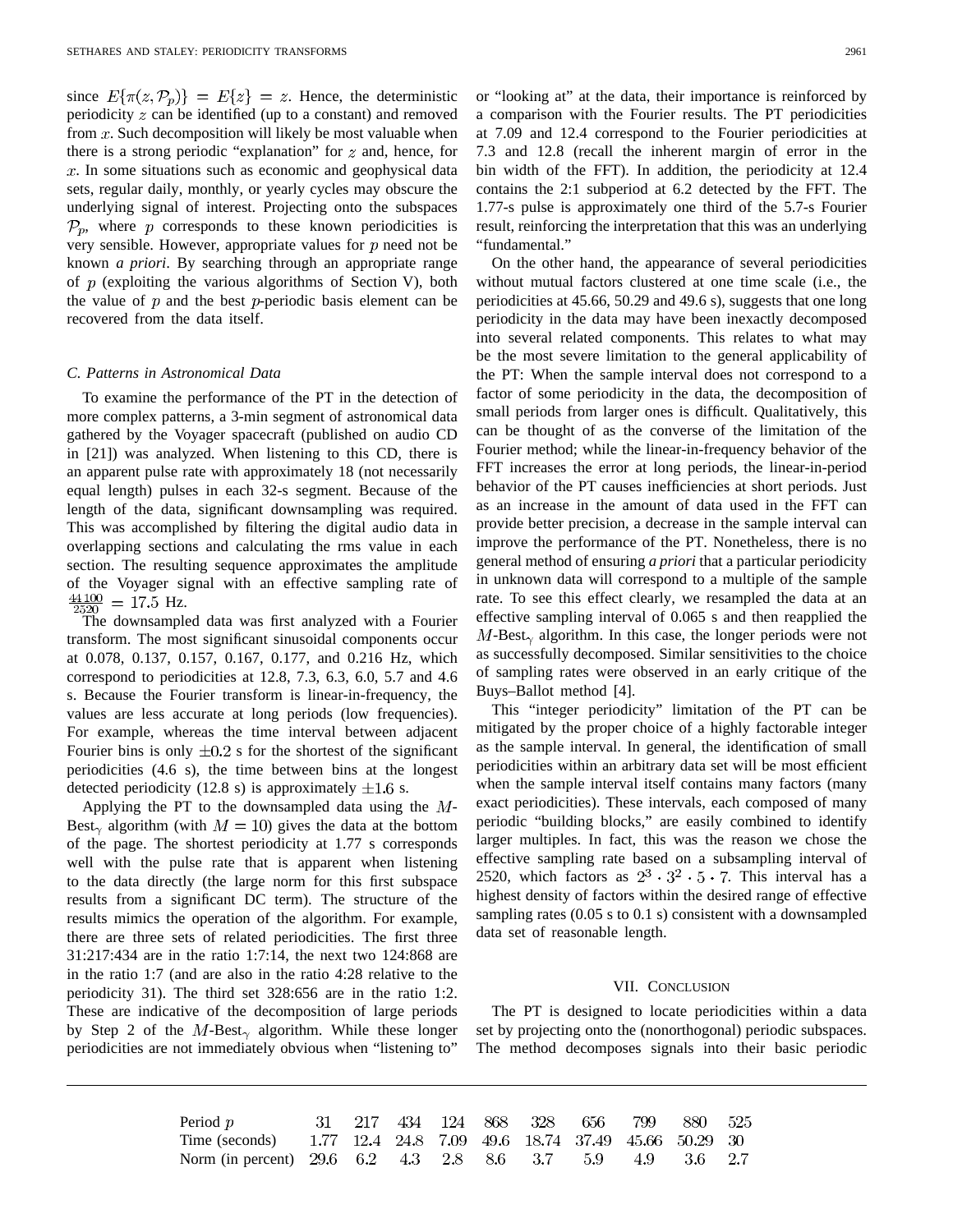components, creating its own "basis elements" as linear combinations of delta-like  $p$ -periodic basis vectors.

In some cases, the PT can provide a clearer explanation of the underlying nature of the signals than standard techniques. For instance, the signal  $z$  of Fig. 3 is decomposed into (roughly) 14 complex sinusoids by the DFT or into two periodic sequences by the PT. In a strict mathematical sense, they are equivalent since the residuals are equal in norm. However, the PT "explanation" is simpler and allows the recovery of the individual elements from their sum. When periodicity provides a better explanation of a signal or an event than does frequency, then the PT is likely to outperform the DFT. Conversely, when the signal incorporates clear frequency relationships, the DFT will likely provide a clearer result. Our belief is that a detailed analysis of truly unknown signals will benefit from the application of all available techniques. Several examples of possible applications of the PT are given:

- 1) to the grouping of rhythmic patterns in a musical score;
- 2) to the separation of signals;
- 3) to the finding of harmonic templates;
- 4) to the search for patterns in astronomical data.

There are several ways that these ideas can be extended. Generalizations to two dimensions are straightforward, and there is some hope that visual patterns such as textures may be amenable to identification and classification with the PT. The algorithms and results were all stated in terms of real numbers, but the generalization to the complex setting is certainly feasible. For simplicity, the development was conducted with discrete sequences rather than functions, but the ideas may be extendible to function spaces using "almost periodic functions" [3]. Another intriguing idea is to incorporate certain kinds of *a priori* knowledge about the signal within the decomposition procedure, for instance, if projections are allowed only onto the periodic subspaces

$$
\mathcal{P}_2 \subset \mathcal{P}_4 \subset \mathcal{P}_8 \subset \mathcal{P}_{16} \subset \dots
$$

then there is a nesting of subspaces with orthogonal complements as is familiar from the wavelet theory [20].

Like the Hadamard transform [22], the PT can be calculated using only additions (no multiplications are required). As shown in Section III, each projection requires approximately  $N$  operations, but the calculations required to project onto (say)  $\mathcal{P}_p$  overlap the calculations required to project onto  $\mathcal{P}_{np}$ in a nontrivial way, and these redundancies can undoubtedly be exploited in a more efficient implementation.

The analysis of this paper focused on the basic properties of the periodic subspaces  $\mathcal{P}_p$  and of projections onto  $\mathcal{P}_p$ . There may be better ways to parse the periodic subspaces than those presented in Section V, and there is room for exploring the convergence properties of the algorithms, their robustness to noises, and to the interactions between periodicities, frequencies, and sampling rates.

## APPENDIX A

*Theorem 2.1:*  $\mathcal{P}_{np} \cap \mathcal{P}_{mp} = \mathcal{P}_p$  when *n* and *m* are mutually prime.

*Proof:* Observe first that if  $x \in \mathcal{P}_p$ , then it is also in both  $\mathcal{P}_{np}$  and  $\mathcal{P}_{mp}$  since a p-periodic sequence is also kp-periodic for any k. On the other hand, suppose that  $x \in \mathcal{P}_{np} \cap \mathcal{P}_{mp}$ . Then,  $x$  is both  $np$ -periodic and  $mp$ -periodic, that is,

$$
x(i) = x(i + np) = x(i + mp) \quad \forall i
$$

This means that  $x(i) = x(i + (jn + km)p)$  for all integers  $j$  and  $k$ . In particular, since  $m$  and  $n$  are mutually prime, the function  $kn$  mod  $m$  cycles through all possible values  $[0,1,2,\ldots,m-1]$  as k cycles through the first m integers. Hence, there is a  $k^*$  and a  $j^*$  such that  $j^*n+k^*m=1$ . Hence,  $x(i) = x(i+(j*n+k*m)p) = x(i+p)$ , and x is p-periodic.  $\Box$ 

The next two results make use of the projection operator  $\pi(x, \mathcal{P}_p)$  defined in (8). Because of the additivity of the inner product

$$
\pi(ax + by, \mathcal{P}_p) = a\pi(x, \mathcal{P}_p) + b\pi(y, \mathcal{P}_p)
$$

for any  $x, y \in \mathcal{P}$  and any real numbers  $a, b \in \mathbb{R}$ . The parameters  $\alpha_s$  of the projections are calculated as in (7), although the  $N$  notation is suppressed.

*Theorem 3.2:* For any integer *n*, let  $r = x - \pi(x, P_{np})$  be the residual after projecting x onto  $\mathcal{P}_{np}$ . Then,  $\pi(r, \mathcal{P}_p) = 0$ . *Proof:*

$$
\pi(r, \mathcal{P}_p) = \pi(x - \pi(x, \mathcal{P}_{np}), \mathcal{P}_p)
$$
  
\n
$$
= \pi(x, \mathcal{P}_p) - \pi(\pi(x, \mathcal{P}_{np}), \mathcal{P}_p)
$$
  
\n
$$
= \pi(x, \mathcal{P}_p) - \pi\left(np \sum_{i=0}^{np-1} \langle x, \delta_{np}^i \rangle \delta_{np}^i, \mathcal{P}_p\right)
$$
  
\n
$$
= \pi(x, \mathcal{P}_p) - p \sum_{s=0}^{p-1} \left\langle np \sum_{i=0}^{np-1} \langle x, \delta_{np}^i \rangle \delta_{np}^i, \delta_p^s \right\rangle \delta_p^s.
$$

Since

$$
\left\langle \delta_{np}^i,\delta_p^s\right\rangle = \left\{\begin{matrix} 1/np, & \text{if $i$ mod $p=s$}\\ 0, & \text{otherwise} \end{matrix}\right\}
$$

all the "cross terms" are annihilated, and this simplifies to

$$
= \pi(x, \mathcal{P}_p) - p \sum_{s=0}^{p-1} \left\langle \sum_{m=0}^{n-1} \left\langle x, \delta_{np}^{s+mp} \right\rangle \delta_{np}^{s+mp}, \delta_p^s \right\rangle \delta_p^s.
$$

Observe that

$$
\sum_{m=0}^{n-1} \langle a_{s+mp} \delta_{np}^{s+mp}, \delta_p^s \rangle = \sum_{m=0}^{n-1} a_{s+mp} \langle \delta_{np}^{s+mp}, \delta_p^s \rangle
$$

$$
= \frac{1}{np} \sum_{m=0}^{n-1} a_{s+mp}.
$$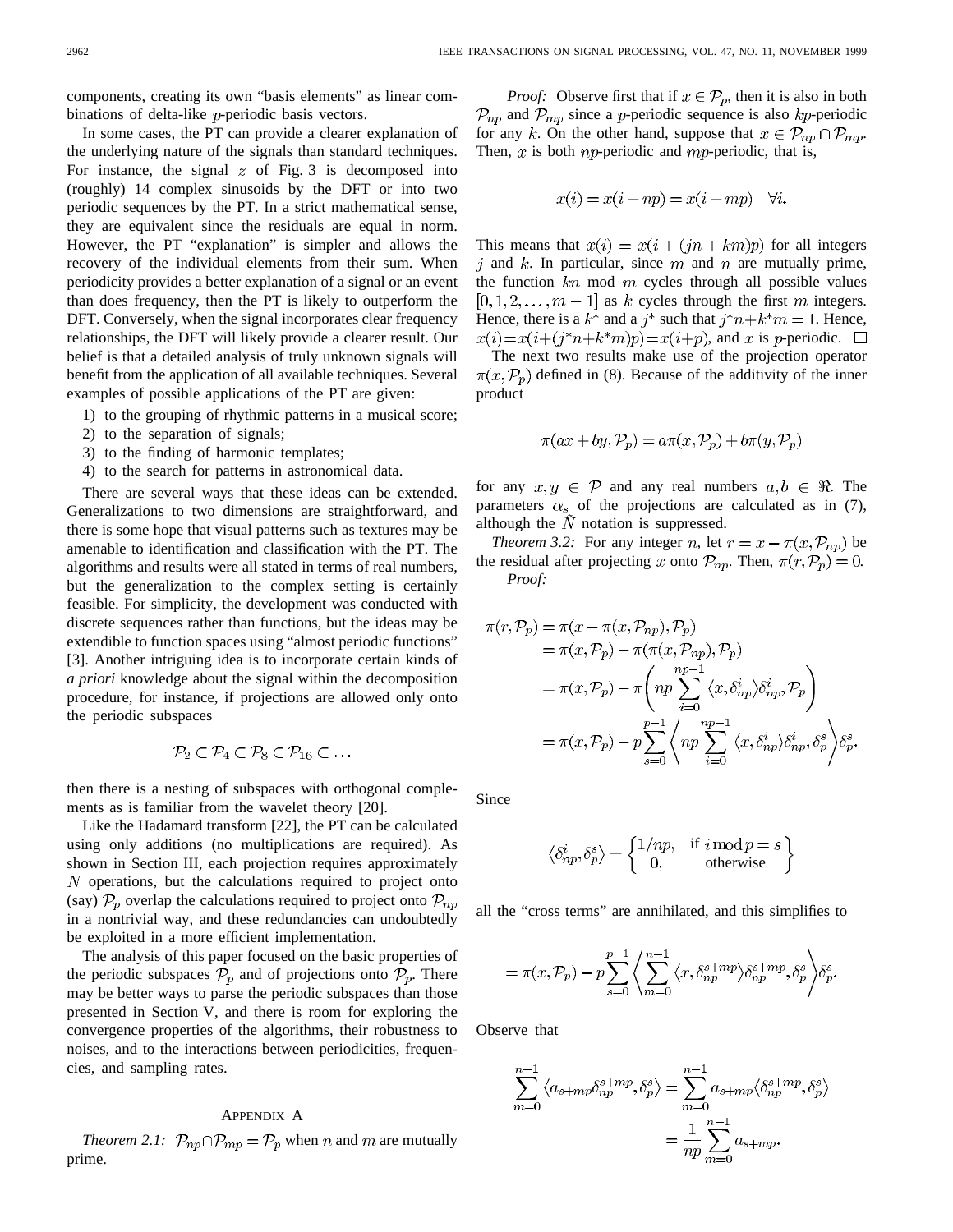Equating  $a_{s+mp} = \langle x, \delta_{np}^{s+mp} \rangle$ , and substituting gives

$$
= \pi(x, \mathcal{P}_p) - p \sum_{s=0}^{p-1} \sum_{m=0}^{n-1} \langle x, \delta_{np}^{s+mp} \rangle \delta_p^s
$$
  

$$
= \pi(x, \mathcal{P}_p) - p \sum_{s=0}^{p-1} \langle x, \sum_{m=0}^{n-1} \delta_{np}^{s+mp} \rangle \delta_p^s.
$$

The  $np$ -periodic basis vectors "sum up" to a  $p$ -periodic basis vector, that is

$$
\sum_{m=0}^{n-1} \delta_{np}^{s+mp} = \delta_p^s
$$

and the expression finally simplifies to

$$
= \pi(x, \mathcal{P}_p) - p \sum_{s=0}^{p-1} \langle x, \delta_p^s \rangle \delta_p^s = \pi(x, \mathcal{P}_p) - \pi(x, \mathcal{P}_p) = 0.
$$

*Theorem 3.3:* Let  $r_p = x - \pi(x, P_p)$  be the residual after projecting x onto  $P_p$ . Similarly, let  $r_{np} = x - \pi(x, P_{np})$  denote the residual after projecting x onto  $\mathcal{P}_{np}$ . Then

 $\Box$ 

$$
r_{np} = r_p - \pi(r_p, \mathcal{P}_{np}).
$$

*Proof:* The above equation can be rewritten

$$
x - \pi(x, \mathcal{P}_{np}) = x - \pi(x, \mathcal{P}_p) - \pi(r_p, \mathcal{P}_{np}).
$$

Substituting into the third projection and expanding gives

$$
x - \pi(x, \mathcal{P}_{np}) = x - \pi(x, \mathcal{P}_p) - \pi(x, \mathcal{P}_{np})
$$

$$
+ \pi(\pi(x, \mathcal{P}_p), \mathcal{P}_{np}).
$$

Canceling terms leaves

$$
\pi(\pi(x, \mathcal{P}_p), \mathcal{P}_{np}) = \pi(x, \mathcal{P}_p)
$$

which is true because the projection onto  $\mathcal{P}_p$  leaves a  $p$ periodic sequence, which is also an  $np$ -periodic sequence by definition.  $\Box$ 

#### APPENDIX B

Suppose that  $x(i)$  is a random sequence with each term distributed  $N(0, \sigma)$  and independent (if the mean is not zero, then project onto  $P_1$  and remove the DC bias). The measure of "goodness" in the  $M$ -Best algorithm can be easily modified so that on average, no periodicity is reported any stronger than any other, as would be expected for "random" data. Thus, the measure  $\|\pi(x, \mathcal{P}_p)\|$  in the algorithm may be replaced by  $\|\pi(x, \mathcal{P}_p)\|/\sqrt{p}$ , as shown below.

Recall from (8) and (7) that  $\pi(x, \mathcal{P}_p) = \sum_{s=0}^{p-1} \alpha_s \delta_p^s$ , where each  $\alpha_s$  is a sum of  $|N/p|$  of the  $x(i)$ 's and is therefore, distributed  $N(0, \frac{\sigma}{\sqrt{N(1-\sigma)}})$ . Thus,  $\frac{\alpha_s}{\sqrt{N(1-\sigma)}}$  is distributed as  $N(0, 1)$ , and the  $\alpha_s$  are independent. A standard result from probability says that if  $y = \xi_1^2 + \xi_2^2 + \cdots + \xi_p^2$ , where each  $\xi_i^2$ are independent  $N(0, 1)$ , then  $\sqrt{y}$  has  $\mathcal X$  distribution with  $p$ degrees of freedom, and the mean of  $\sqrt{y}$  is  $\gamma(p) = \frac{\sqrt{21}(\frac{p}{\sqrt{2}})}{\Gamma(p)}$ , where  $\Gamma$  denotes the standard gamma function. Hence, the mean of

$$
\sqrt{\sum_{i=1}^{p} \left(\frac{\alpha_i}{\sigma/\sqrt{[N/p]}}\right)^2} \approx \frac{\sqrt{N}}{\sigma\sqrt{p}} \sqrt{\sum_{i=1}^{p} \alpha_i^2} = \frac{\sqrt{N}}{\sigma} ||\pi(x, \mathcal{P}_p)||
$$

is also  $\gamma(p)$ . Thus, in the algorithm, rather than comparing with  $\|\pi(x, \mathcal{P}_q)\|$  directly, a better comparison is between  $\frac{\|\pi(x, P_p)\|}{\sim(p)}$  and  $\frac{\|\pi(x, P_q)\|}{\sim(q)}$ . Since [1]

$$
\Gamma(az+b) \approx \sqrt{2\pi}e^{-az}(az)^{az+b-\frac{1}{2}}
$$

 $\gamma(p)$  can be approximated as  $\frac{\sqrt{2}\Gamma(\frac{p+1}{2})}{\Gamma(\frac{p}{2})} \approx \sqrt{p}$ , which is considerably simpler numerically. Thus, we suggest using  $\frac{\|\cdot\|}{\sqrt{n}}$ in place of  $\left\Vert \cdot\right\Vert$  throughout the algorithm, which we call the M-Best algorithm with  $\gamma$  modification, or M-Best<sub> $\gamma$ </sub> for short.

#### ACKNOWLEDGMENT

The authors would like to thank I. Dobson for periodic conversations about rhythmic matters. J. Gubner and D. Cobb helped keep the authors from becoming Lost in (inner product) Space.

#### **REFERENCES**

- [1] Abramowitz and Stegun, *Handbook of Mathematical Fuctions*. New York: Dover, 1972.
- [2] J. Brown, "Determination of the meter of musical scores by autocorrelation," *J. Acoust. Soc. Amer.*, vol. 94, no. 4, pp. 1953–1957, Oct. 1993.
- [3] H. Bohr, *Almost Periodic Functions*. New York: Chelsea, 1947.
- [4] H. Burkhardt, *Trigonometrische Interpolation*, Enzykl. Math. Wiss., Bd II, Teil 1, 1904.
- [5] J. B. Burl, "Estimating the basis functions of the Karhunen-Loeve transform," *IEEE Trans. Acoust., Speech, Signal Processing*, vol. 37, pp. 99–105, Jan. 1989.
- [6] C. S. Burrus, R. A. Gopinath, and H. Guo, *Wavelets and Wavelet Transforms*. Englewood Cliffs, NJ: Prentice-Hall, 1998.
- [7] S. Chen and D. L. Donoho, "Basis pursuit," in *Proc. 28th Asilomar Conf. Signals, Syst., Comput.*, Pacific Grove, CA, Nov. 1994, pp. 41–44.
- [8] R. R. Coifman and M. V. Wickerhauser, "Entropy-based algorithms for best-basis selection," *IEEE Trans. Inform. Theory*, vol. 38, Mar. 1992.
- [9] I. Daubechies, "Time-frequency localization operators: A geometric phase space approach," *IEEE Trans. Inform. Theory*, vol. 34, pp. 605–612, July 1988.
- [10] J. J. Gibson, *The Senses Considered as Perceptual Systems*. Boston, MA: Houghton-Mifflin, 1966.
- [11] S. Handel, "Using polyrhythms to study rhythm," Music Percep., vol. 1, no. 4, pp. 465–484, Summer 1984.
- [12] P. J. Huber, "Projection pursuit," *Ann. Stat.*, vol. 13, no. 2, pp. 435–475, 1985.
- [13] H. Krim, S. Mallat, D. Donoho, and A. Willsky, "Best basis algorithm for signal enhancement," in *Proc. IEEE Conf. Acoust., Speech Signal Process.*, Detroit, MI, May 1995, pp. 1561–1564.
- [14] L. H. Koopmans, *The Spectral Analysis of Time Series*. San Diego, CA: Academic, 1995.
- [15] H. C. Longuet-Higgins and C. S. Lee, "The rhythmic interpretation of monophonic music," *Music Percep.*, vol. 1, no. 4, pp. 424–441, Summer 1984.
- [16] D. G. Luenberger, *Optimization by Vector Space Methods*. New York: Wiley, 1968.
- S. G. Mallat and Z. Zhang, "Matching pursuits with time-frequency dictionaries," *IEEE Trans. Signal Processing*, vol. 41, Dec. 1993.